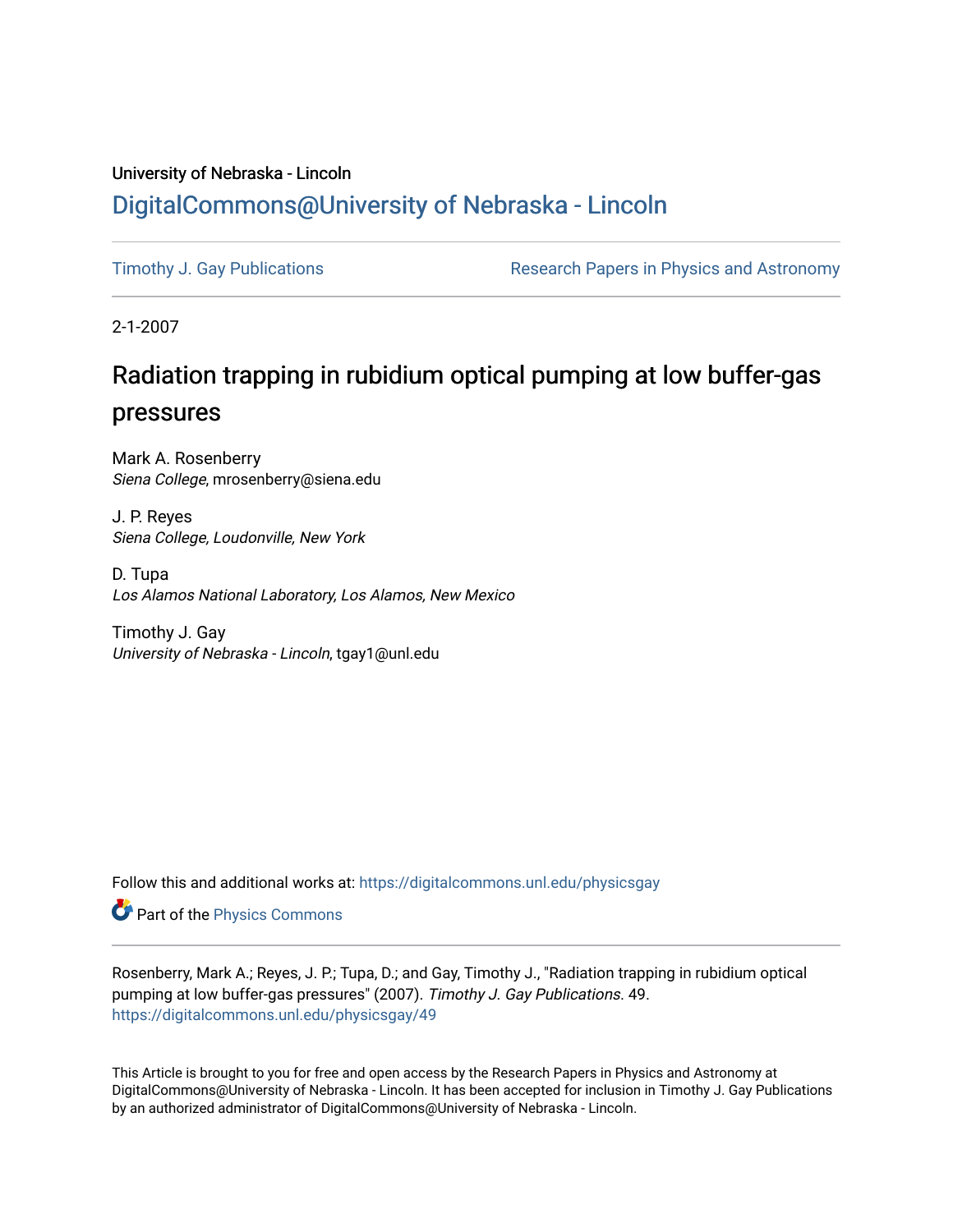### **Radiation trapping in rubidium optical pumping at low buffer-gas pressures**

M. A. Rosenberry, <sup>1</sup> J. P. Reyes,  $^{2}$  D. Tupa,  $^{3}$  and T. J. Gay<sup>2</sup>

1 *Siena College, Loudonville, New York 12211, USA*

2 *Behlen Laboratory of Physics, University of Nebraska, Lincoln, Nebraska 68588-0111, USA*

3 *Los Alamos National Laboratory, Los Alamos, New Mexico 87545, USA*

(Received 22 September 2006; published 1 February 2007)

We have made a systematic study of rubidium optical pumping in a simple cylindrical cell geometry with a high-power 10 W diode laser array, low magnetic fields, and buffer-gas pressures of less than 50 torr. We have determined rubidium polarizations experimentally for  $H_2$ ,  $N_2$ , He, and Ar buffer gases, with Rb number densities from  $10^{12}$  to  $10^{13}$  cm<sup>-3</sup>. Comparison to a relatively simple optical pumping model allows us to extract useful information about radiation trapping and quenching effects.

DOI: [10.1103/PhysRevA.75.023401](http://dx.doi.org/10.1103/PhysRevA.75.023401)

PACS number(s): 32.80.Bx

#### **I. INTRODUCTION**

Optical pumping of alkali-metal atoms is an important tool in atomic physics. It is used in a broad range of experiments such as the storage of light  $[1]$  $[1]$  $[1]$ , atomic clocks  $[2,3]$  $[2,3]$  $[2,3]$  $[2,3]$ , and the generation of polarized noble gases through spin exchange  $[4]$  $[4]$  $[4]$ . Although the fundamental technique of these experiments is the same, they operate under very different conditions. Storage of light in a warm rubidium vapor is done with little or no buffer gas and spectrally narrow, lowpower lasers, while systems that use spin-exchange optical pumping to generate polarized noble gases tend to use high buffer-gas densities and broad, high-power lasers. The work reported here deals with a third regime, using broad, highpower lasers with low pressures of buffer gas. These conditions are required by alcali-metal atoms "spin-filter" sources of polarized electrons  $\begin{bmatrix} 5 \end{bmatrix}$  $\begin{bmatrix} 5 \end{bmatrix}$  $\begin{bmatrix} 5 \end{bmatrix}$ , which are useful for studies of phenomena such as collisionally induced atomic multipole moments  $\lceil 6 \rceil$  $\lceil 6 \rceil$  $\lceil 6 \rceil$ .

In spin-filter type sources, electrons become polarized by spin exchange with the optically pumped rubidium atoms, so high rubidium polarizations are crucial. However, the necessity of passing the electrons through the Rb vapor requires that the buffer gas pressures be modest generally less than a few torr) to maintain any appreciable electron current. Furthermore, to make the system as simple as possible, we currently use a diode laser array rather than a dye laser. This results in conditions that are unusual for modern optical pumping: a spectrally broad light source pumping an optically thick sample without sufficient molecular buffer gas to completely quench the excited-state rubidium.

#### **II. EXPERIMENTAL PROCEDURE AND MEASUREMENT**

To better understand our system performance, we undertook a study to characterize the rubidium polarization under these conditions. Our optical pumping experiments were conducted in a test cell with no electron beam present  $(Fig. 1)$  $(Fig. 1)$  $(Fig. 1)$ .

The cell is a modified  $2-3/4$ " Conflat nipple, 5" long, with standard glass view ports at each end and a side connection to the vacuum system. The vacuum is maintained using a diffusion pump, and the buffer-gas pressures are determined by a capacitance manometer. A Rb ampoule (natural abundance) is placed directly in the test cell. For our uncoated cell, exchange with the bulk material is a negligible source of polarization loss. The system is placed inside a solenoid that provides a magnetic field along the pumping axis.

A set of heater tapes is used to maintain the temperature of the cell to roughly  $1 \degree C$  accuracy, at a specific buffergas pressure. To make measurements at a constant rubidium density, this temperature had to be adjusted as the buffer-gas pressure was varied, since the change in pressure leads to greater absorption of laser light and varying thermal gradients in the cell. A heat gun directed at the front window of the cell keeps it at a higher temperature than the metal sides to prevent condensation of the rubidium on the glass.

The rubidium is pumped using a 10 W diode array tuned to the rubidium *D*1 transition, and has a spectral width of about 700 GHz. Given our operating conditions, about 2 W of laser power actually reaches the cell, with a rectangular shape (roughly  $4.0 \times 0.5$  cm) as determined by our optical setup. From these values, we deduce that we are well below saturation for this transition. The average density and polar-

<span id="page-1-0"></span>

FIG. 1. (Color online) Apparatus schematic. (1) linear polarizers, (2) quarter-wave retarder, (3) telescope, (4) interference filter, (5) photodiode, (6) beamsplitter.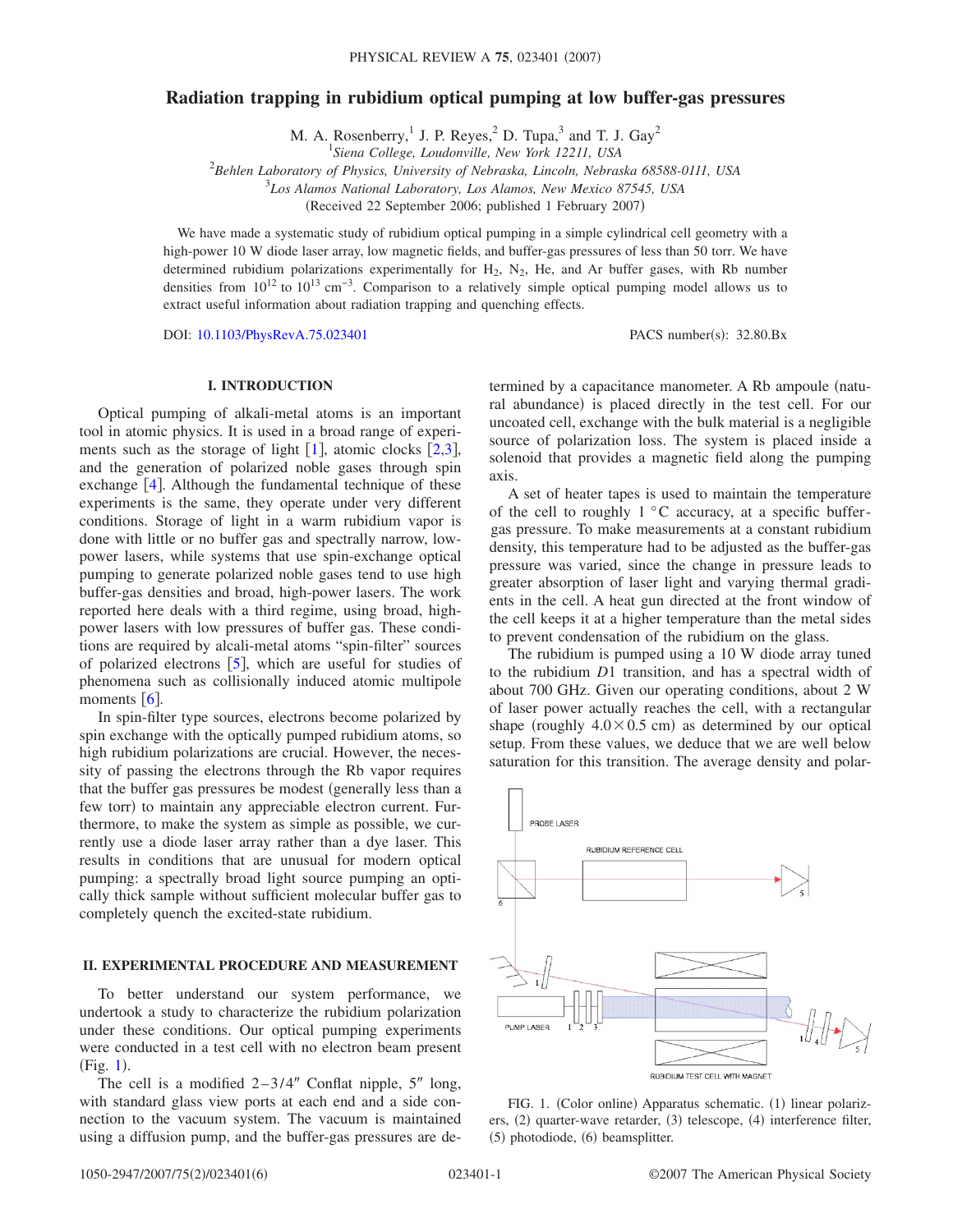ization of the Rb are determined optically by measuring the Faraday rotation of a linearly polarized probe laser at the Rb *D*2 transition. The probe beam is oriented so that it overlaps the pump laser throughout the cell's interior. The photodetector that observes the probe signal is shielded by a spectrally narrow interference filter to block out the pump light. To measure the detuning of the probe beam from resonance,  $\delta$ , a room-temperature reference cell is used for comparison; typically measurements were made at  $\delta = 6.0$  GHz detuning.

To measure the number density of the rubidium,  $n_{\rm Rb}$ , the magnetic field is temporarily increased to 180 G. Optical pumping and polarization measurements are performed at the lower field of about 10 G. When the magnetic field is 180 G, the optical rotation of linearly polarized light is dominated by the diamagnetic Faraday effect. Measuring the optical rotation  $\Delta \phi$  associated with this effect yields the density [[7,](#page-6-6)[8](#page-6-7)],

$$
n_{\text{Rb}} = \frac{48\pi(\Delta\phi)\delta^2}{7L\Gamma_{\text{nat}}\lambda_2^2(\mu_B/h)B},\tag{1}
$$

where *L* is the cell length,  $\lambda_2$  is the *D*2 wavelength of 780.0 nm,  $\Gamma_{\text{nat}}$  is the *D*2 natural linewidth of 6.1 MHz, and  $(\mu_B/h)$  is the Bohr magneton of 1.4 MHz/G. For a 10 G magnetic field, the optical rotation is dominated by the paramagnetic Faraday effect, and yields the Rb polarization  $[7,8]$  $[7,8]$  $[7,8]$  $[7,8]$ 

$$
P_{\text{Rb}} = \frac{56\pi(\Delta\phi)\delta}{3n_{\text{Rb}}L\Gamma_{\text{nat}}\lambda_2^2},\tag{2}
$$

where  $P_{\text{Rb}}$  is defined as

$$
P_{\text{Rb}} = \frac{n_{\uparrow} - n_{\downarrow}}{n_{\uparrow} + n_{\downarrow}},\tag{3}
$$

with *n* referring to the population densities of the rubidium valence electron spins along the pumping axis. We emphasize that the polarizations shown are the average value within the pump beam volume over the cell length.

Our data covers four different rubidium densities, from  $1.0\times10^{12}$  cm<sup>-3</sup> to  $1.0\times10^{13}$  cm<sup>-3</sup>, and four different buffergas species: argon, helium, hydrogen, and nitrogen. There is some variation in rubidium density during each run or between buffer species, at the 10–20% level. The measured values of the rubidium polarization can be seen in Figs.  $2(a)-2(h)$  $2(a)-2(h)$ , as well as curves based on our simplified model. Data obtained with no buffer-gas pressure is presented separately in Fig. [3.](#page-4-0)

#### **III. DESCRIPTION OF MODEL**

We present a relatively simple model for our apparatus to describe the rubidium polarization in the presence of buffer gas. The polarization will depend on a number of factors, including the laser power absorbed, the diffusion rate of rubidium through the buffer gas to the walls (assumed to be completely depolarizing), polarization losses due to collisions with the buffer-gas atoms, the effects of radiation trapping, and the mitigation of trapping from quenching collisions with molecular buffer gases. We begin with a standard equation for the rubidium polarization,

$$
P_{\text{Rb}} = \frac{\gamma}{\gamma + \Gamma},\tag{4}
$$

<span id="page-2-1"></span>where  $\gamma$  describes the integrated optical pumping rate, and  $\Gamma$ represents the sum of all spin destruction mechanisms. We write the loss rate  $\Gamma$  as the sum of three terms,

$$
\Gamma = \Gamma_{\text{dif}} + \Gamma_{\text{col}} + \Gamma_{\text{rt}},\tag{5}
$$

<span id="page-2-0"></span>where  $\Gamma_{\text{dif}}$  is the contribution from rubidium diffusing to the walls,  $\Gamma_{\text{col}}$  is from collisions in the gas, and  $\Gamma_{\text{rt}}$  is from radiation trapping. The first two loss mechanisms are well understood; for our situation, we calculate that relaxation due to the diffusion to the walls  $|7|$  $|7|$  $|7|$  is much greater than relaxation from buffer-gas collisions  $[9,10]$  $[9,10]$  $[9,10]$  $[9,10]$ , and so we neglect contributions of collisions to spin relaxation.

For a cylindrical cell of radius *R*, diffusive losses are approximated by the lowest order diffusion mode, leading to a loss rate of  $[7]$  $[7]$  $[7]$ 

$$
\Gamma_{\text{dif}} = \left[ \left( \frac{\pi}{L} \right)^2 + \left( \frac{\mu}{R} \right)^2 \right] D_o \frac{p_o}{p},\tag{6}
$$

where  $\mu$ =2.405 is the first zero of the Bessel function *J<sub>o</sub>*, *D<sub>o</sub>* is the diffusion constant at  $p_o$ =760 torr, and *p* is the cell pressure in torr. The values of the diffusion constants at 100 °C are 0.22 cm<sup>2</sup>/s for Ar [[9](#page-6-8)], 0.23 cm<sup>2</sup>/s for N<sub>2</sub> [[11](#page-6-10)], 0.73 cm<sup>2</sup>/s for He [[12](#page-6-11)], and 1.52 cm<sup>2</sup>/s for H<sub>2</sub> [[13](#page-6-12)].

Radiation trapping at low magnetic fields is quite complex and difficult to calculate  $\left[14-17\right]$  $\left[14-17\right]$  $\left[14-17\right]$ . Radiation trapping occurs in an optically thick vapor when photons spontaneously emitted during the optical pumping cycle are absorbed by other atoms before the photons escape the sample. This process is harmful to polarization in two ways. For any value of the magnetic field, it can increase the average time atoms spend in their excited state per pumping cycle, thus effectively reducing the pump rate. In addition, in low magnetic fields, reabsorbed photons may depolarize the absorbing atoms, so the relaxation rate is increased.

It can be shown that a multiplicity factor, *M*, can effectively characterize the extent of radiation trapping. Physically, *M* is the average number of times a photon is emitted before it escapes the experiment volume;  $(M-1)$  is the average number of times a photon is absorbed by atoms after it is produced in a pumping cycle. For optically thin samples, trapping does not occur and the value of *M* approaches 1.

It can also be shown that *M* is useful in describing the effects of radiation trapping on optical pumping even if calculations of *M* are greatly simplified. For example, it is possible to neglect complicated contributions such as the angular emission of radiation, and to use an overall number density of atoms rather than carefully accounting for the number of atoms in excited and ground states in an iterative computation. It is also adequate to approximate the multiplicity factor for our cylindrical geometry with that of a sphere of the same radius. A detailed derivation of the multiplicity factor and examination of these simplifying assumptions is presented elsewhere  $\lceil 18 \rceil$  $\lceil 18 \rceil$  $\lceil 18 \rceil$ .

Briefly, the simplified multiplicity factor is derived from the rate equations for the number densities of atoms in the ground and excited states,  $n_g$  and  $n_e$  respectively, in a two-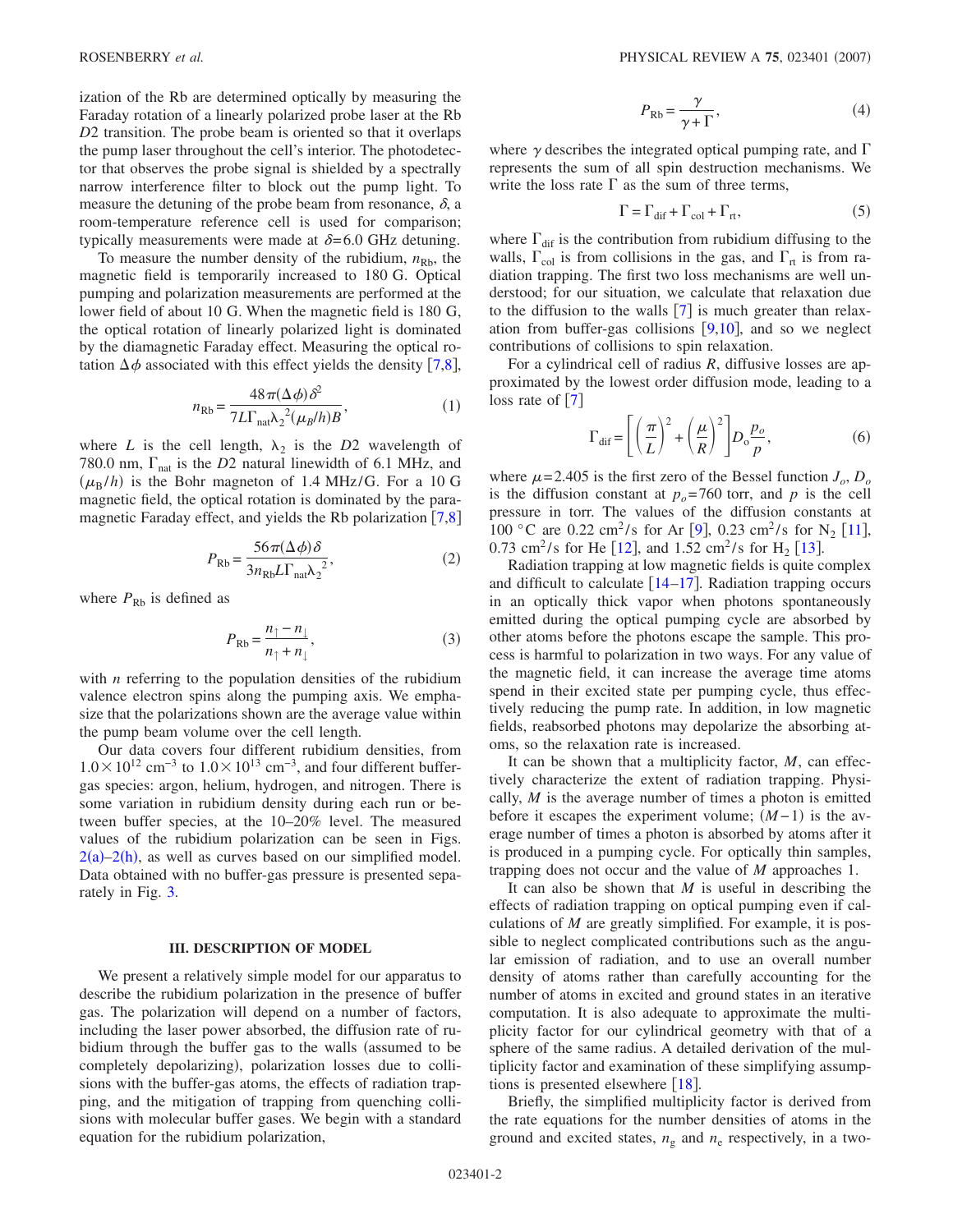<span id="page-3-0"></span>

FIG. 2. (Color online) (a)-(h) Rubidium polarization for different rubidium densities as a function of buffer gas pressure. (a)-(d) show results for argon and nitrogen, and (e)-(h) show results for hydrogen and helium. The experimental data is shown with filled circles for the results with molecular buffer gas and open circles for the atomic gases. The solid line is the result of our model with molecular buffer gas and the dashed line with the atomic gas. Note the different vertical scale for  $(a)$ ,  $(g)$ , and  $(h)$ .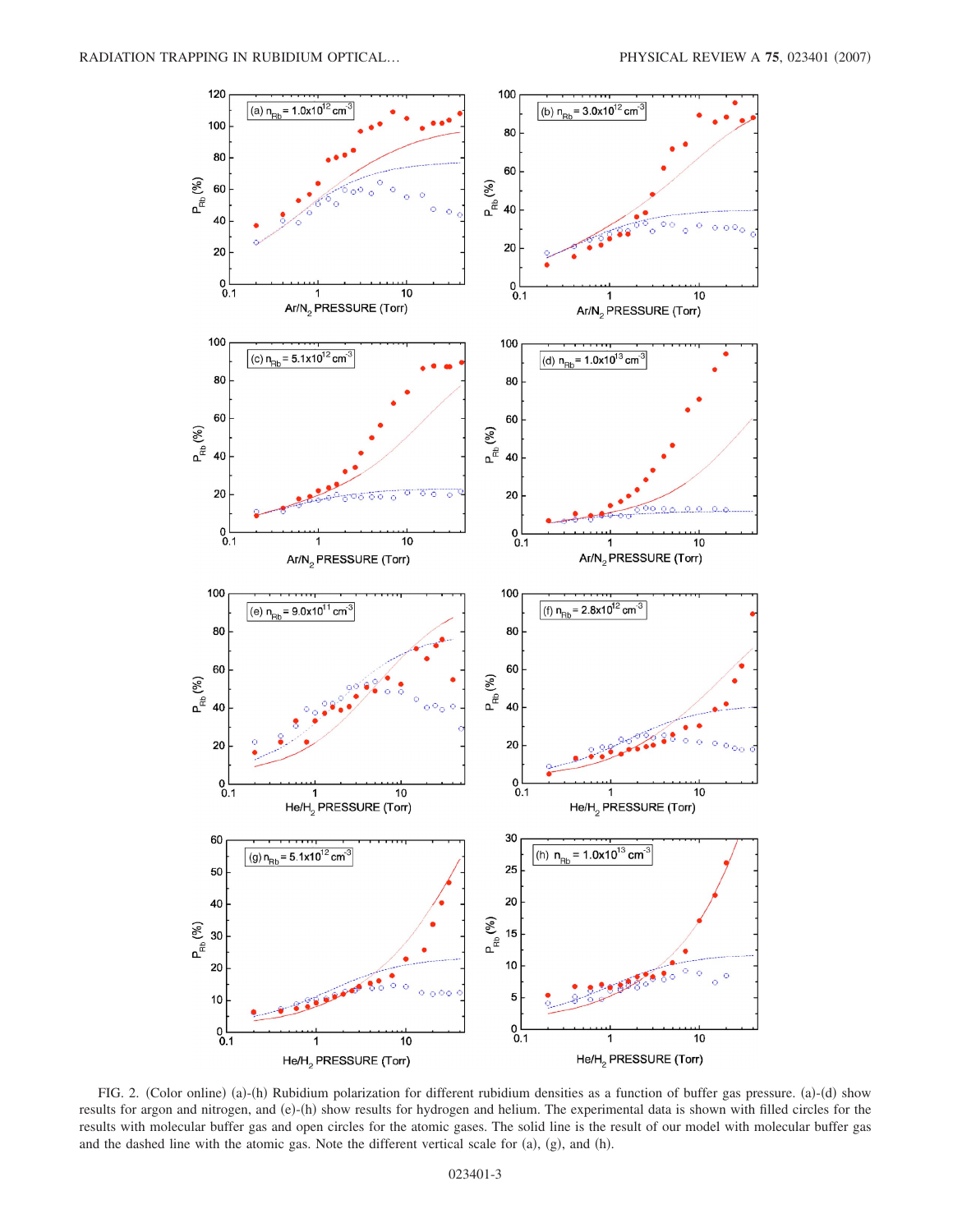<span id="page-4-0"></span>

FIG. 3. Rubidium polarization versus rubidium density with no buffer gas present.

level system. If the sample is a sphere of radius *R*, and the populations of the ground and excited states are spatially constant, the rate equation for the ground-state atoms at the center of the sphere is

<span id="page-4-1"></span>
$$
\frac{\partial n_{\rm g}}{\partial t} = \alpha (n_{\rm e} - n_{\rm g}) + \tilde{\gamma} n_{\rm e} - \tilde{\gamma} n_{\rm e} \int_{r=0}^{R} d^3 r \int_{\nu=0}^{\infty} d\nu \frac{g(\nu)}{4 \pi r^2}
$$

$$
\times \exp\left[ -\frac{\lambda^2 A}{8 \pi} g(\nu) (n_{\rm g} - n_{\rm e}) r \right] \left\{ \frac{\lambda^2 A}{8 \pi} g(\nu) (n_{\rm g} - n_{\rm e}) \right\}.
$$
(7)

Here, the optical pump rate of atoms is  $\alpha$ , the spontaneous rate of decay of atoms from the excited state to the ground state is  $\tilde{\gamma}$  or *A*, and  $g(\nu)$  is the normalized line shape of the transition. In this expression, the first term represents the atoms absorbing light and moving from the ground state to the excited state less those making the opposite transition via stimulated emission. The second term represents the spontaneous decay of excited state atoms. The third term describes the effect of radiation trapping on the number density of ground state atoms at the center of the volume. At a distance *r* from the center of the cell, the number density of photons produced by spontaneous decay is given by  $\tilde{\gamma}$   $n_e$ , and their spatial and frequency distribution is  $g(\nu)/4\pi r^2$ . The exponential factor describes the absorption of light as it travels to the center of the volume, and the term in curly brackets the probability that, once at the center, the photons are absorbed. When integrated over  $r$  and  $\nu$ , the third term is the number density of ground state atoms at the center of the volume moved to the excited state by photons emitted by other atoms in the sample.

To evaluate Eq.  $(7)$  $(7)$  $(7)$ , the volume integral over *r* is evaluated first, yielding

$$
\frac{\partial n_g}{\partial t} = \alpha (n_e - n_g) + \tilde{\gamma} n_e - \tilde{\gamma} n_e \int_{\nu=0}^{\infty} d\nu \bigg( g(\nu) - g(\nu) \bigg) \times \exp \bigg[ -\frac{\lambda^2 AR}{8\pi} (n_g - n_e) g(\nu) \bigg] \bigg). \tag{8}
$$

Since the line shape is normalized, the first term in the inte-

gral yields a value of 1. For the second term, the absorption profile is approximated with a Gaussian line shape with center frequency  $v_0$  and full width at half maximum (FWHM)  $\Delta\omega$ , so that

$$
g(\nu) = \frac{2}{\Delta \omega} \sqrt{\frac{\ln 2}{\pi}} \exp \left\{-\frac{4 \ln 2(\nu - \nu_0)^2}{\Delta \omega^2}\right\}.
$$

Defining  $x^2$  to be

$$
\frac{4 \ln 2(\nu - \nu_0)^2}{\Delta \omega^2},
$$

the rate equation becomes

$$
\frac{\partial n_{\rm g}}{\partial t} = \alpha (n_{\rm e} - n_{\rm g}) + \tilde{\gamma} n_{\rm e} \int_{x = -\nu_{\rm o} 2\sqrt{\ln 2}/\Delta \omega}^{\infty} dx \frac{e^{-x^2}}{\sqrt{\pi}}
$$

$$
\times \exp\left[ -\frac{\lambda^2 AR(n_{\rm g} - n_{\rm e})\sqrt{\ln 2}}{4\pi \sqrt{\pi} \Delta \omega} e^{-x^2} \right],\tag{9}
$$

$$
\equiv \alpha (n_e - n_g) + \frac{\tilde{\gamma} n_e}{M},\tag{10}
$$

where the multiplicity factor, *M*, is defined as the reciprocal of the integral. Comparing Eq. (10) to the rate equation for the same system in the absence of radiation trapping,

$$
\frac{\partial n_{\rm g}}{\partial t} = \alpha (n_{\rm e} - n_{\rm g}) + \tilde{\gamma} n_{\rm e},\tag{11}
$$

we see that the expressions differ only by the multiplicity factor in the spontaneous decay term.

The integral is evaluated by extending the lower limit of integration to negative infinity and using Hermite integration, in which an integral of the form  $\int_{-\infty}^{+\infty} F(x)e^{-x^2} dx$  is approximated with  $\Sigma_i w_i F(\chi_i)$ . The factors  $w_i$  and  $\chi_i$  are the weights and abscissas for Hermite integration  $[19]$  $[19]$  $[19]$ . Factors for Hermite integration can be found in standard references; for our symmetric integral we used values for 32-term point Hermite integration from an engineering website  $\lceil 20 \rceil$  $\lceil 20 \rceil$  $\lceil 20 \rceil$ , yielding a 16-term sum for *M*. Approximating the difference of the number densities of atoms in the ground and excited states as the overall number density gives, for our experiment,

$$
M = \frac{\sqrt{\pi}}{\sum_{i} w_i \exp\left\{-\frac{n_{\text{Rb}} R \lambda_1^2 A_1 \sqrt{\ln 2}}{\Delta \nu_1 4 \pi \sqrt{\pi}} \exp[-\chi_i^2]\right\}}.
$$
 (12)

Here,  $\lambda_1$  is the wavelength of the  $D_1$  transition,  $A_1$  is the spontaneous decay rate, and  $\Delta \nu_1$  is the full width of the transition.

In the regime of  $n_{\text{Rb}} = 10^{12} - 10^{13} \text{ cm}^{-3}$ , our variation of 10–20% in the Rb number density translates to a variation of 10–30% in the value of  $(M-1)$ . We use values of 795 nm,  $3.6 \times 10^7$  Hz, and 1.75 cm for  $\lambda_1$ ,  $A_1$ , and *R*, respectively. Numerically we find that  $M = 3.4$  at a rubidium density of  $1.0 \times 10^{12}$  cm<sup>-3</sup>,  $M=14$  at  $3.0 \times 10^{12}$ ,  $M=28$  at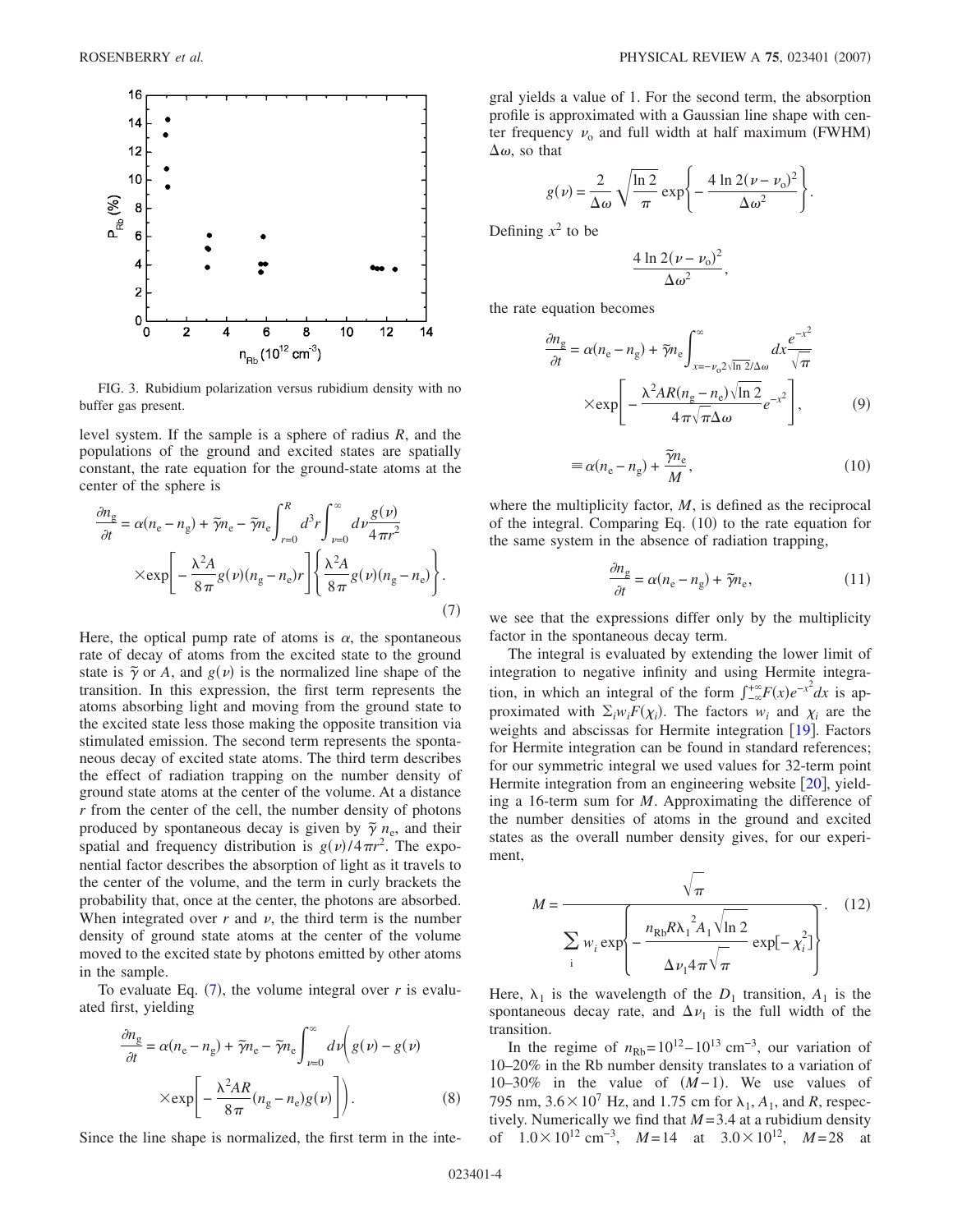$5.1 \times 10^{12}$  cm<sup>-3</sup>, and *M* = 63 at  $1.0 \times 10^{13}$  cm<sup>-3</sup>.

The effects of pressure broadening are not accounted for in our model; we simply fix the absorption width of the Rb *D*1 transition as 8 GHz. Since absorption extends well into the wings of each of the individual hyperfine transitions of each isotope, this seems to be an acceptable approximation. All four of the buffer gases we employed broaden the Rb transition at about the same rate of 29 MHz/torr for 100 °C  $[21, 22]$  $[21, 22]$  $[21, 22]$ ).

If a photon from an optical pumping cycle is reabsorbed  $(M-1)$  number of times and the optical pump rate is  $\gamma$ , to first order, the contribution of radiation trapping to spin relaxation is

$$
\Gamma_{\rm rt} = K(M-1)\,\gamma,\tag{13}
$$

<span id="page-5-0"></span>where  $K$  is a fit parameter. We expect  $K$  to be less than 1.0 because scattered photons may be less than perfectly depolarizing and the nuclear spin may have an inertial effect on the radiation trapping, as described by a "nuclear slowingdown factor," *S* [[23](#page-6-20)]. Equation ([13](#page-5-0)), however, neglects the quenching effect of the molecular buffer gases.

The atomic buffer gases, argon and helium, and the molecular buffer gases, nitrogen and hydrogen, are both useful in reducing the rate of depolarization due to diffusion to the walls. Collisions with atomic buffer gases will not change the electronic state of the rubidium, but a collision with a molecule can de-excite the rubidium, transferring the energy into the internal vibrational states of the molecule. Since this prevents a photon from being spontaneously emitted, this phenomenon is referred to as quenching. It is standard procedure in spin-exchange optical pumping to include a quantity of  $N_2$  (at least 50 torr) in the optical pumping volume for precisely this reason.

The rate of quenching collisions,  $\Gamma_0$ , can be determined from the quenching cross section,  $\sigma_Q$ , the relative velocity of the two species  $v_{rel}$  [[24](#page-6-12)], and the number density of buffergas atoms,  $n_{\text{buf}}$ :

$$
\Gamma_{\rm Q} = n_{\rm bur} \langle \sigma_{\rm Q} v_{\rm rel} \rangle. \tag{14}
$$

Quenching cross sections for the rubidium  ${}^{2}P_{1/2} \rightarrow {}^{2}S_{1/2}$  tran-sitions have been measured [[25](#page-6-21)] to be  $5.8\times10^{-15}$  cm<sup>2</sup> for nitrogen and  $6\times10^{-16}$  cm<sup>2</sup> for hydrogen, and the relative velocities between rubidium and the buffer-gas molecules is  $5.8\times10^4$  cm/s for nitrogen and  $1.9\times10^5$  cm/s for hydrogen. If  $A_1$  is the spontaneous decay rate, the fraction of atoms that reach the ground state by emitting a photon rather than quenching is

$$
f_{\rm spon} = \frac{A_1}{A_1 + \Gamma_Q}.\tag{15}
$$

<span id="page-5-2"></span><span id="page-5-1"></span>Evaluating Eq.  $(15)$  $(15)$  $(15)$  and expressing it in more convenient units gives

$$
f_{\text{spon,H}_2} = \frac{12 \text{ torr}}{12 \text{ torr} + p_{\text{H}_2}}
$$
 (16a)

$$
f_{\text{spon,H}_2} = \frac{4.1 \text{ torr}}{4.1 \text{ torr} + p_{\text{N}_2}},\tag{16b}
$$

<span id="page-5-3"></span>where  $p$  stands for the buffer gas pressure in torr at 100  $^{\circ}$ C.

We can now modify Eq.  $(13)$  $(13)$  $(13)$  to express the contribution of radiation trapping, including quenching, to the spin relaxation rate,

$$
\Gamma_{\rm rt} = K(M-1)\,\gamma f_{\rm spon},\tag{17}
$$

<span id="page-5-4"></span>where  $f<sub>spon</sub>$  is given in Eqs. ([16a](#page-5-2)) and ([16b](#page-5-3)) for the molecular buffer gases and  $f_{\text{spon}} = 1$  for the atomic buffer gases.

To complete our model, we consider the optical pumping rate,  $\gamma$ . This is a two-stage process of photon absorption at rate  $\alpha$  and subsequent spontaneous decay at rate  $A_1$ . In the presence of buffer gas, the upper states of the rubidium mix rapidly, giving equal populations of the excited state. Thus, we write

$$
\frac{1}{\gamma_{\text{untrapped}}} = 2\left(\frac{1}{\alpha} + \frac{1}{A_1}\right). \tag{18}
$$

This expression is modified by radiation trapping to be

$$
\frac{1}{\gamma_{\text{trapped}}} = 2\left(\frac{1}{\alpha} + \frac{M}{A_1}\right). \tag{19}
$$

In this experiment, the photon absorption rate is several orders of magnitude below the spontaneous decay rate, while *M* remains less than 100. We can therefore neglect the second term in the calculation of the optical pumping rate, and simply write  $\gamma = \alpha/2$ .

Strictly speaking, both  $\gamma$  and the spin destruction rate  $\Gamma$ depend on position and frequency in a complicated fashion. For purposes of our simplified model, however, we will take both  $\gamma$  and  $\Gamma$  to be averages over space and wavelength. Likewise the nuclear slowing-down factor  $S$   $[23]$  $[23]$  $[23]$  will affect the optical pumping rate, but since we treat  $\gamma$  as a fit parameter this does not affect the model.

<span id="page-5-5"></span>Substituting Eqs.  $(17)$  $(17)$  $(17)$  and  $(5)$  $(5)$  $(5)$  into Eq.  $(4)$  $(4)$  $(4)$  gives

$$
P = \frac{1}{1 + \frac{\Gamma_{\text{dif}}}{\gamma} + K(M - 1)f_{\text{spon}}}.
$$
 (20)

This function is plotted with the data in Figs.  $2(a)-2(h)$  $2(a)-2(h)$  using our best fit values. We use  $K=0.12$  for all plots, but vary  $\gamma$ with Rb density;  $\gamma = 500s^{-1}$  for the lowest density [plots (a) and (e)], 325 s<sup>-1</sup> for the second lowest [(b) and (f)], 200 s<sup>-1</sup> for the second highest  $[(c)$  and  $(g)]$  and 150 s<sup>-1</sup> for the highest density  $[(d)$  and  $(h)]$ . These values fall with density as expected, given the increasing loss of pumping light at the front of the cell.

#### **IV. DISCUSSION AND CONCLUSIONS**

Examining the figures, one sees that our empirical model captures many features of the data. For low buffer-gas pressures, the polarizations increase with buffer-gas pressure because the buffer gases inhibit diffusion to the walls. Rubidium polarizations for nitrogen and argon are very similar

and